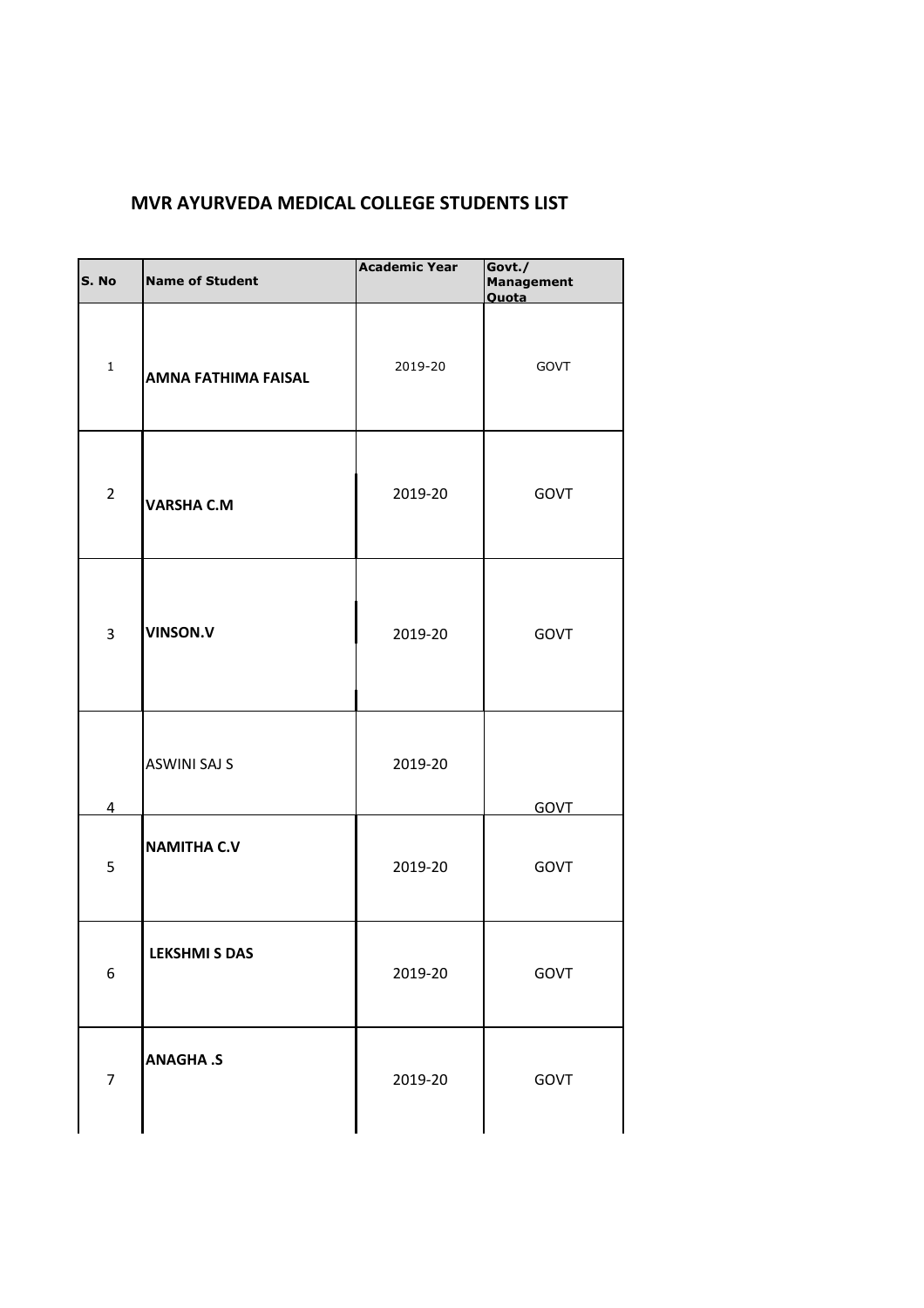| 8  | <b>ANAGHA K CHANDRAN</b>     | 2019-20 | <b>GOVT</b> |
|----|------------------------------|---------|-------------|
| 9  | <b>ABHINA P.V</b>            | 2019-20 | GOVT        |
| 10 | <b>FATHIMATH SAHLA</b>       | 2019-20 | GOVT        |
| 11 | <b>JWALANASREE .K</b>        | 2019-20 | <b>GOVT</b> |
| 12 | <b>SAI LAKSHMI M</b>         | 2019-20 | <b>NRI</b>  |
| 13 | <b>SNEHA S.N</b>             | 2019-20 | <b>NRI</b>  |
| 14 | <b>ANEETA AGNES MENDONZA</b> | 2019-20 | <b>NRI</b>  |
| 15 | <b>AISWARYA R</b>            | 2019-20 | <b>NRI</b>  |
| 16 | <b>MRUDULA RAMESH</b>        | 2019-20 | <b>GOVT</b> |
| 17 | <b>VANDANA BALAKRISHNAN</b>  | 2019-20 | GOVT        |
| 18 | <b>RAZAL SHAIK</b>           | 2019-20 | GOVT        |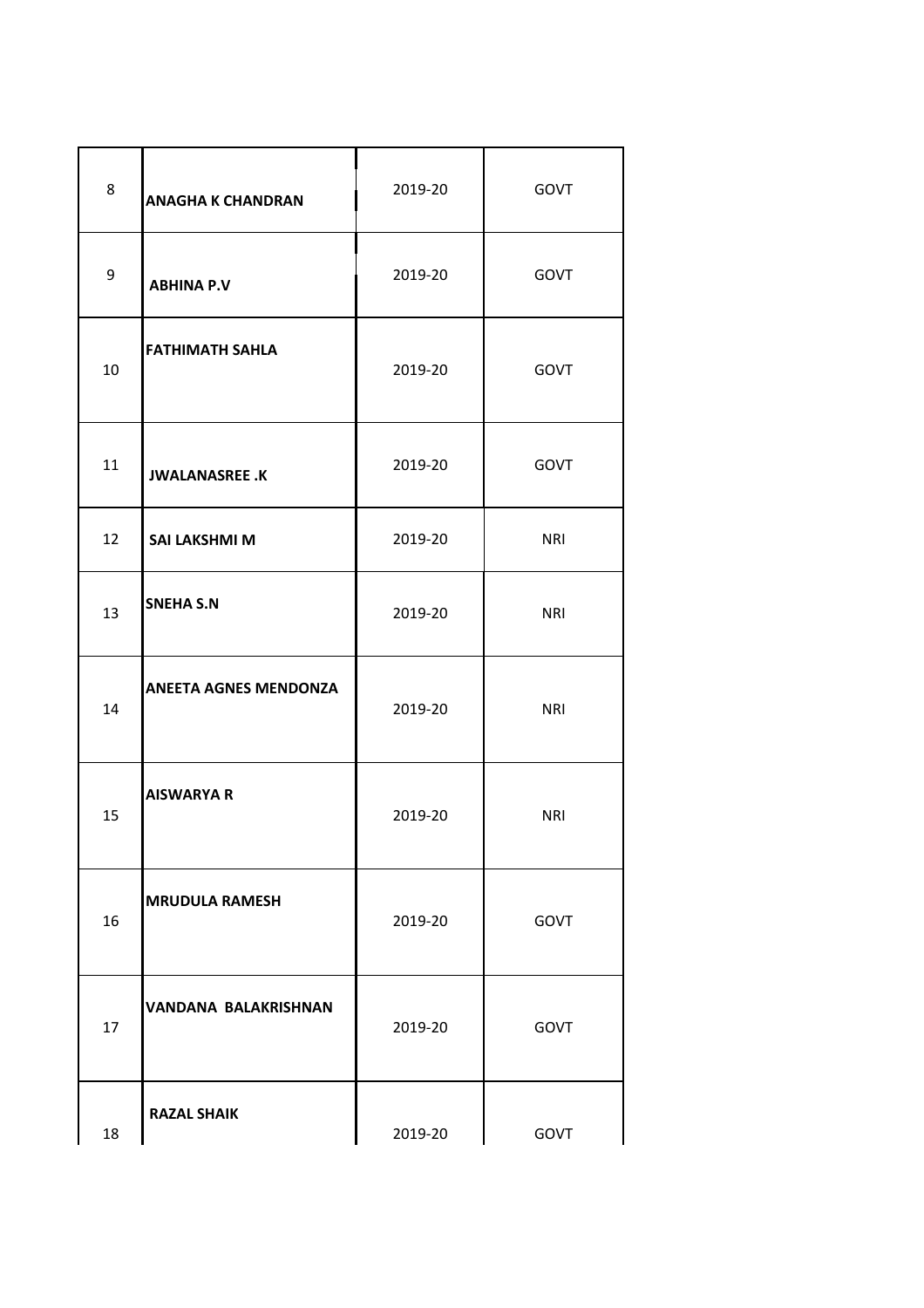| 19 | <b>MAYOORI SABU</b>    | 2019-20 | GOVT |
|----|------------------------|---------|------|
| 20 | AKHILA B CHANDRAN      | 2019-20 | GOVT |
| 21 | <b>SURYA P</b>         | 2019-20 | GOVT |
| 22 | <b>APARNA C</b>        | 2019-20 | GOVT |
| 23 | <b>SREYA MADHU .R</b>  | 2019-20 | GOVT |
| 24 | <b>SABINA SANTHOSH</b> | 2019-20 | GOVT |
| 25 | <b>AISWARYA M.P</b>    | 2019-20 | GOVT |
| 26 | <b>ASWATHI SURESH</b>  | 2019-20 | GOVT |
| 27 | <b>SANDRA .S</b>       | 2019-20 | GOVT |
|    |                        |         |      |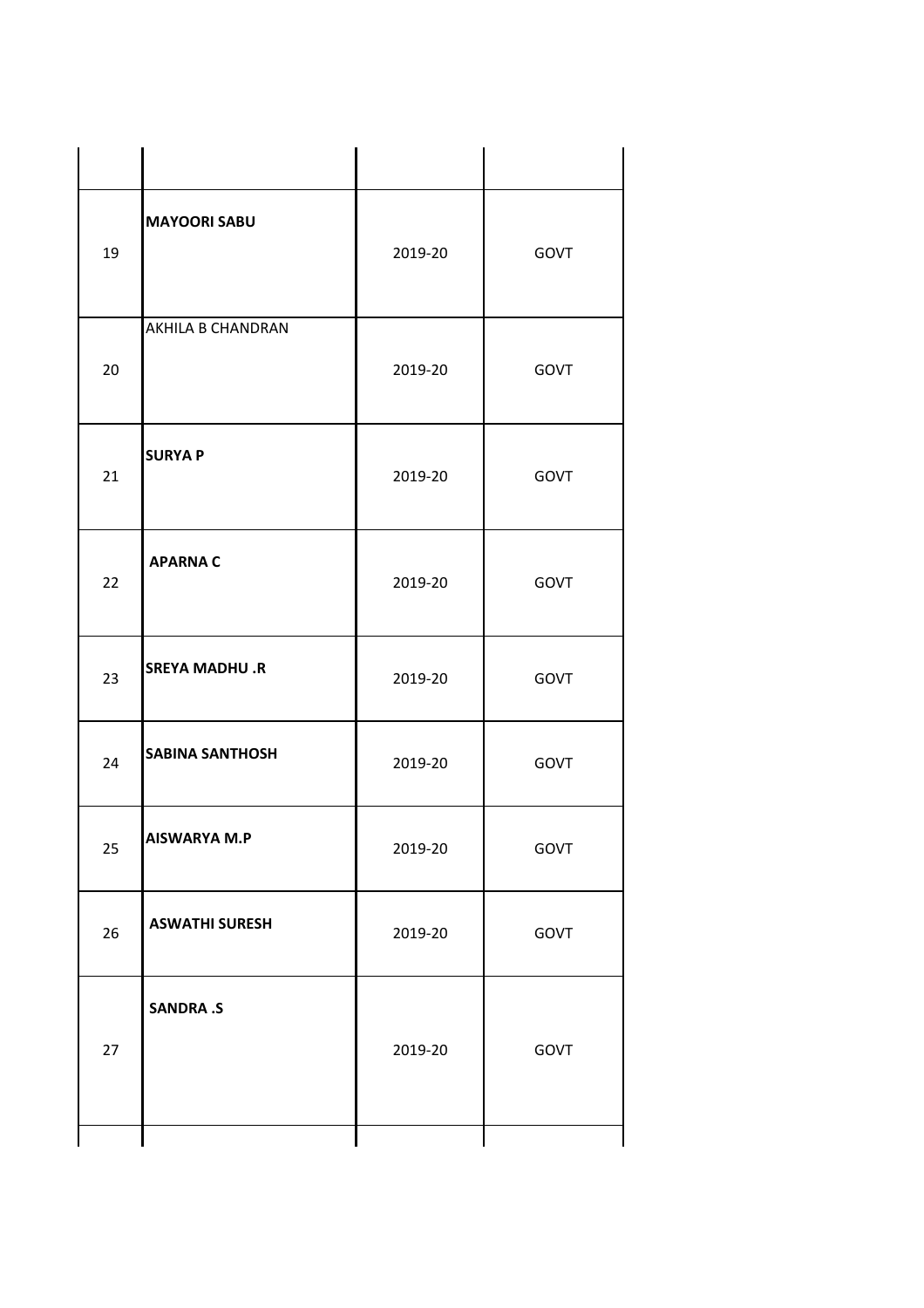| 28 | <b>JISHAD</b>                               | 2019-20  | GOVT      |
|----|---------------------------------------------|----------|-----------|
| 29 | <b>SRIBINA K.N</b>                          | 2019-20  | GOVT      |
| 30 | <b>GEETHUK</b>                              | 2019-20  | GOVT      |
| 31 | <b>AMINA SHANA KAYAMMER</b><br><b>KANDY</b> | 2019-20  | GOVT      |
| 32 | <b>SREELAKSHMI M.V</b>                      | 2019-20  | GOVT      |
| 33 | <b>RANIYA UBAID N</b>                       | 2019-20  | GOVT      |
| 34 | <b>SHAMEENA SHAMEER N.P</b>                 | 2019-20  | GOVT      |
| 35 | <b>ANAGHAV</b>                              | 2019-20  | GOVT      |
| 36 | <b>NIHALA K.P</b>                           | 2019-20  | GOVT      |
| 27 |                                             | ∩ר_ם 1∩ר | $G$ $N/T$ |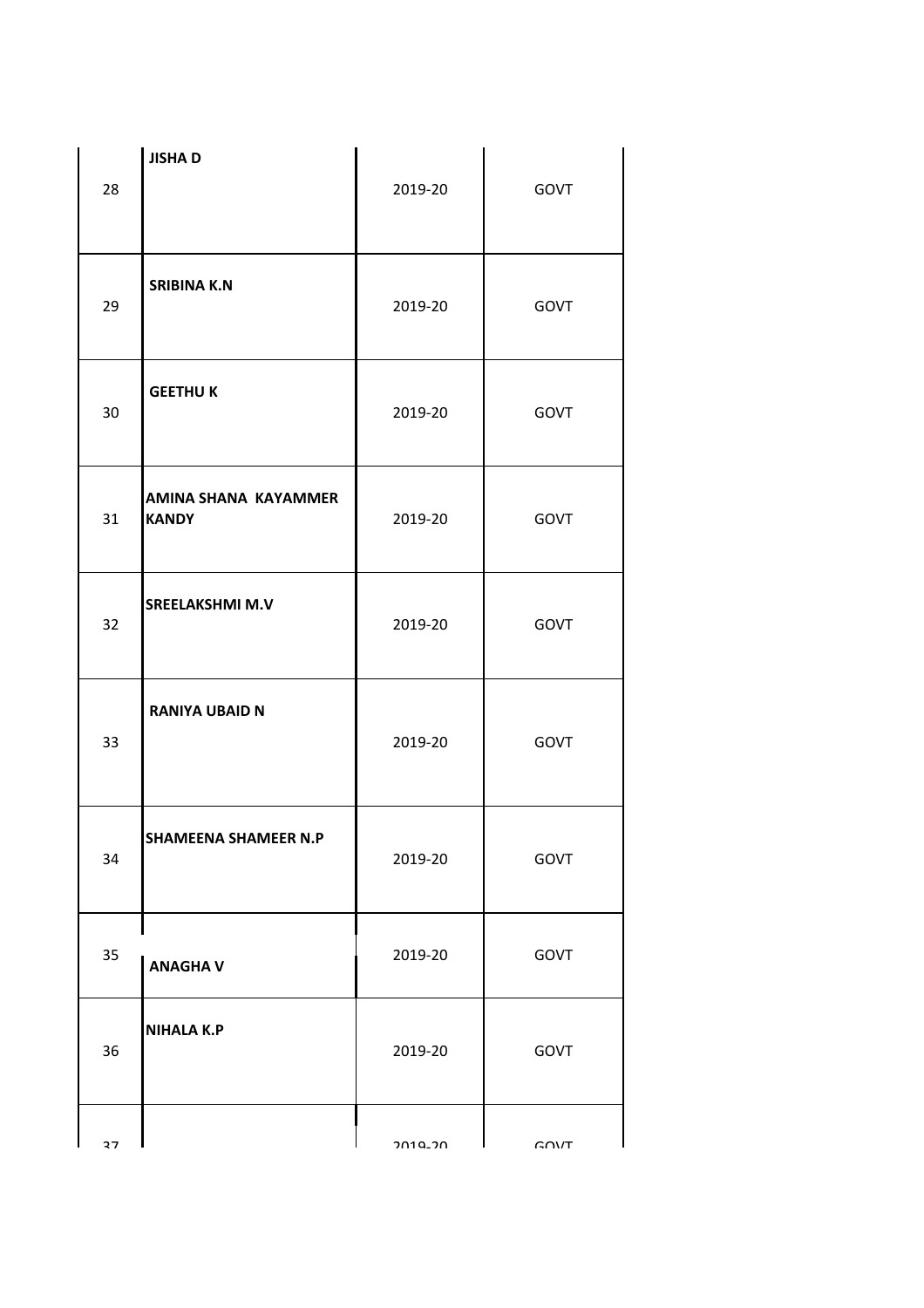| ر د | <b>AKHINA PRABHAKARAN</b> | $\angle \cup \exists \exists \forall \forall$ | ויטט |
|-----|---------------------------|-----------------------------------------------|------|
| 38  | <b>ARYA C.V</b>           | 2019-20                                       | GOVT |
| 39  | JERY VINCENT              | 2019-20                                       | GOVT |
| 40  | ANAGHA SIVAN              | 2019-20                                       | GOVT |
| 41  | <b>SRUTHI SUNIL</b>       | 2019-20                                       | GOVT |
| 42  | <b>DILSHA LAKSHMI R</b>   | 2019-20                                       | GOVT |
| 43  | LIJI DAS M                | 2019-20                                       | GOVT |
| 44  | <b>GURUDEEPTH C.K</b>     | 2019-20                                       | GOVT |
| 45  | <b>MEGHA RAJEEV M.N</b>   | 2019-20                                       | GOVT |
| 46  | <b>AGRI N.G</b>           | 2019-20                                       | GOVT |
| 47  | <b>LAKSHMI PRIYA</b>      | 2019-20                                       | GOVT |
|     |                           |                                               |      |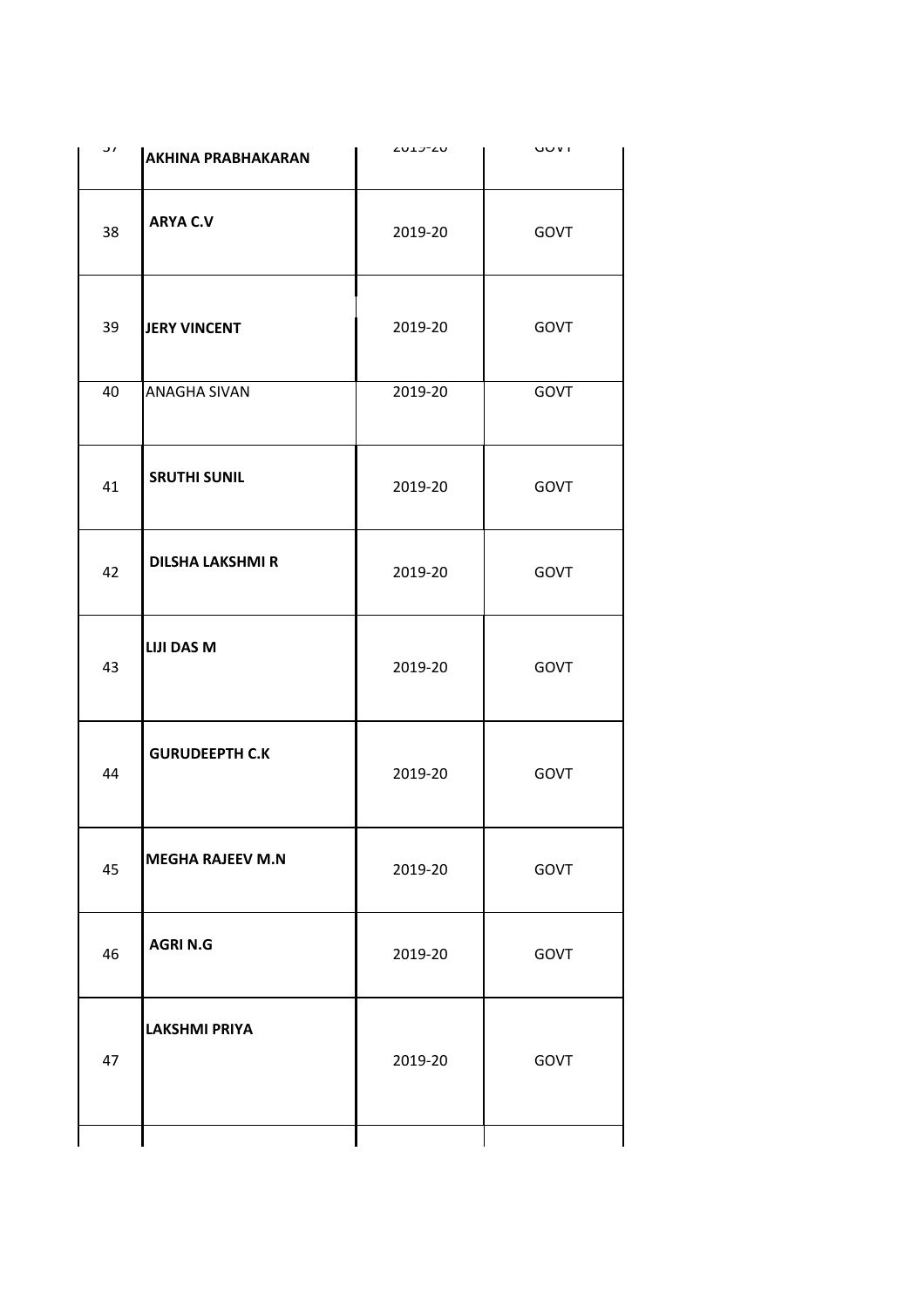| 48 | <b>DHANAS DASAN</b>    | 2019-20 | GOVT       |
|----|------------------------|---------|------------|
| 49 | <b>GAYATHRI T.P</b>    | 2019-20 | GOVT       |
| 50 | <b>SARGA C.K</b>       | 2019-20 | GOVT       |
| 51 | <b>NAVYA T.V</b>       | 2019-20 | GOVT       |
| 52 | <b>ANUGRAHA.S</b>      | 2019-20 | GOVT       |
| 53 | <b>HASA</b>            | 2019-20 | MANAGEMENT |
| 54 | <b>KRISHANJANA K.M</b> | 2019-20 | MANAGEMENT |
| 55 | <b>MINNU VIJAYAN</b>   | 2019-20 | GOVT       |
| 56 | <b>FINTA JOSY V</b>    | 2019-20 | MANAGEMENT |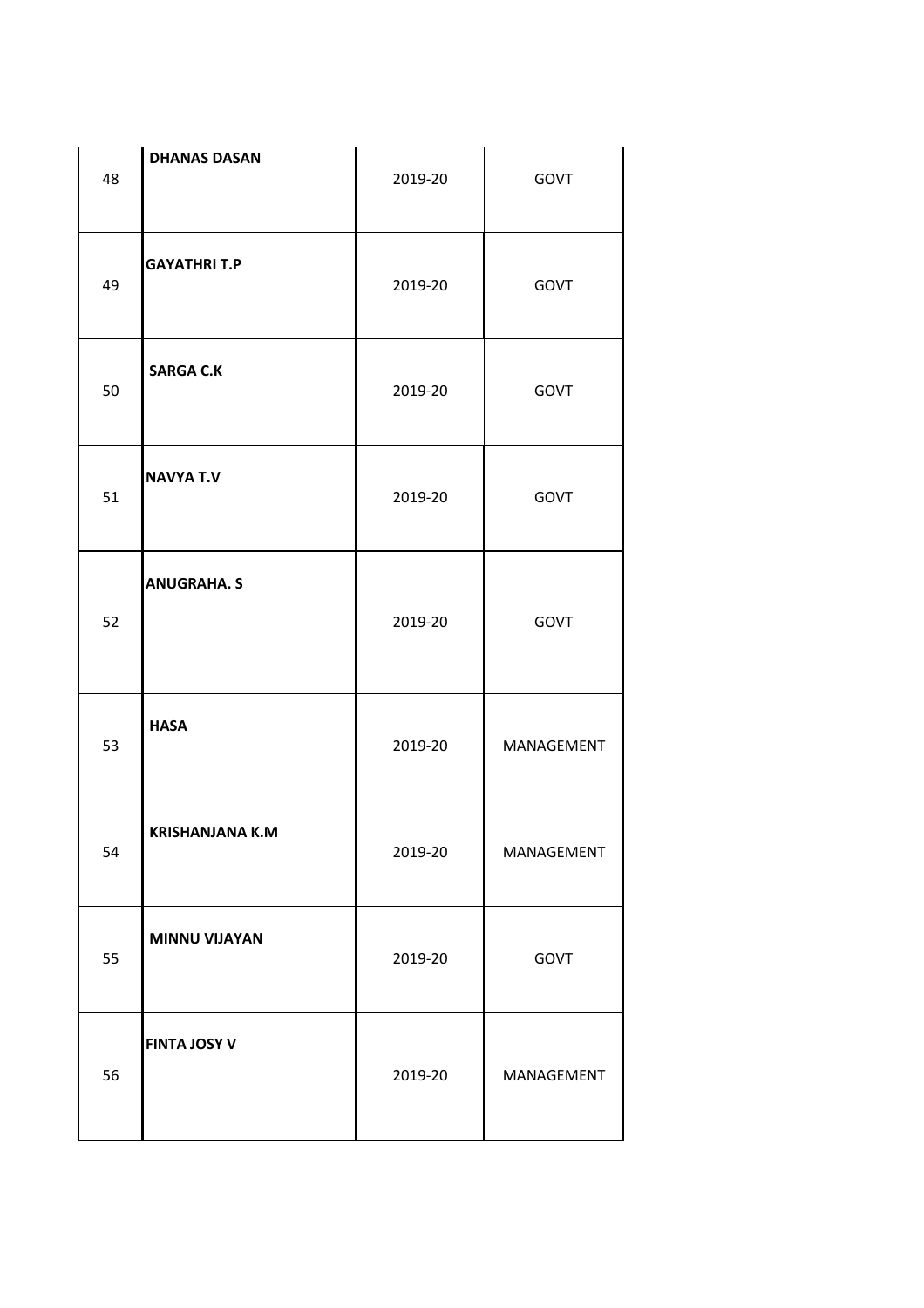| 57 | <b>AROMAL T.C</b>                                                   | 2019-20   | <b>GOVET</b>                    |
|----|---------------------------------------------------------------------|-----------|---------------------------------|
| 58 | <b>MEGHANA RATHEESH</b>                                             | 2019-20   | MANAGEMENT                      |
| 59 | <b>DRISYA LAKSHMI S</b>                                             | 2019-20   | MANAGEMENT                      |
|    | 1 AKSHAYA T                                                         | 2016-2017 | MANAGEMENT                      |
|    | 2IANAGHA VIJAYAN                                                    | 2016-2017 | MANAGEMENT                      |
|    | <b>3 NIDHIN M V</b>                                                 | 2016-2017 | <b>MANAGEMENT</b>               |
|    | 4 HILDHA JAYARAJ                                                    | 2016-2017 | MANAGEMENT                      |
|    | <b>5 ARYA PRASAND</b>                                               | 2016-2017 | MANAGEMENT                      |
|    | 6 FATHIMA HIBA                                                      | 2016-2017 | MANAGEMENT                      |
|    | 7 FATHIMATHUL HUDAIFATH K.P 2016-2017<br><b>8IDEEPTHI R KRISHNA</b> | 2016-2017 | MANAGEMENT<br><b>MANAGEMENT</b> |
|    | 9 AMAL RAJ C                                                        | 2016-2017 | <b>MANAGEMENT</b>               |
|    | 10 HIMA V GOPALAN                                                   | 2016-2017 | MANAGEMENT                      |
|    | 11 IDRISHYA RAJENDRAN                                               | 2016-2017 | MANAGEMENT                      |
|    | 12 DHARSANA.K                                                       | 2016-2017 | MANAGEMENT                      |
|    | 13 JERIN BABU.M                                                     | 2016-2017 | MANAGEMENT                      |
|    | 14 VINAYA.K                                                         | 2016-2017 | MANAGEMENT                      |
|    | 15 VINEESHA VIJAYAN                                                 | 2016-2017 | <b>MANAGEMENT</b>               |
|    | 16 ASWATHI.M.O                                                      | 2016-2017 | MANAGEMENT                      |
|    | <b>17 JAIN SEBASTIAN</b>                                            | 2016-2017 | <b>NRI</b>                      |
|    | 18 NIVEDYA RAMACHANDRAN                                             | 2016-2017 | NRI                             |
|    | 19 AMAYA PUTHIYOTTIL                                                | 2016-2017 | NRI                             |
|    | 20 IRIN JOSEPH                                                      | 2016-2017 | <b>MANAGEMENT</b>               |
|    | 21 ROHITH J RAMAN                                                   | 2016-2017 | MANAGEMENT                      |
|    | 22 KRISHNASUDHA                                                     | 2016-2017 | MANAGEMENT                      |
|    | 23 ABHINA P                                                         | 2016-2017 | MANAGEMENT                      |
|    | 24 ADITHI K.M                                                       | 2016-2017 | MANAGEMENT                      |
|    | 25 VAISHNAVI R.V                                                    | 2016-2017 | MANAGEMENT                      |
|    | 26 THEERTHA.J                                                       | 2016-2017 | MANAGEMENT                      |
|    | 27 ROHINI.N                                                         | 2016-2017 | MANAGEMENT                      |
|    | 28 SHEREENA SOJAN                                                   | 2016-2017 | MANAGEMENT                      |
|    | 29 SREELAKSHMI NAMBIAR                                              | 2016-2017 | MANAGEMENT                      |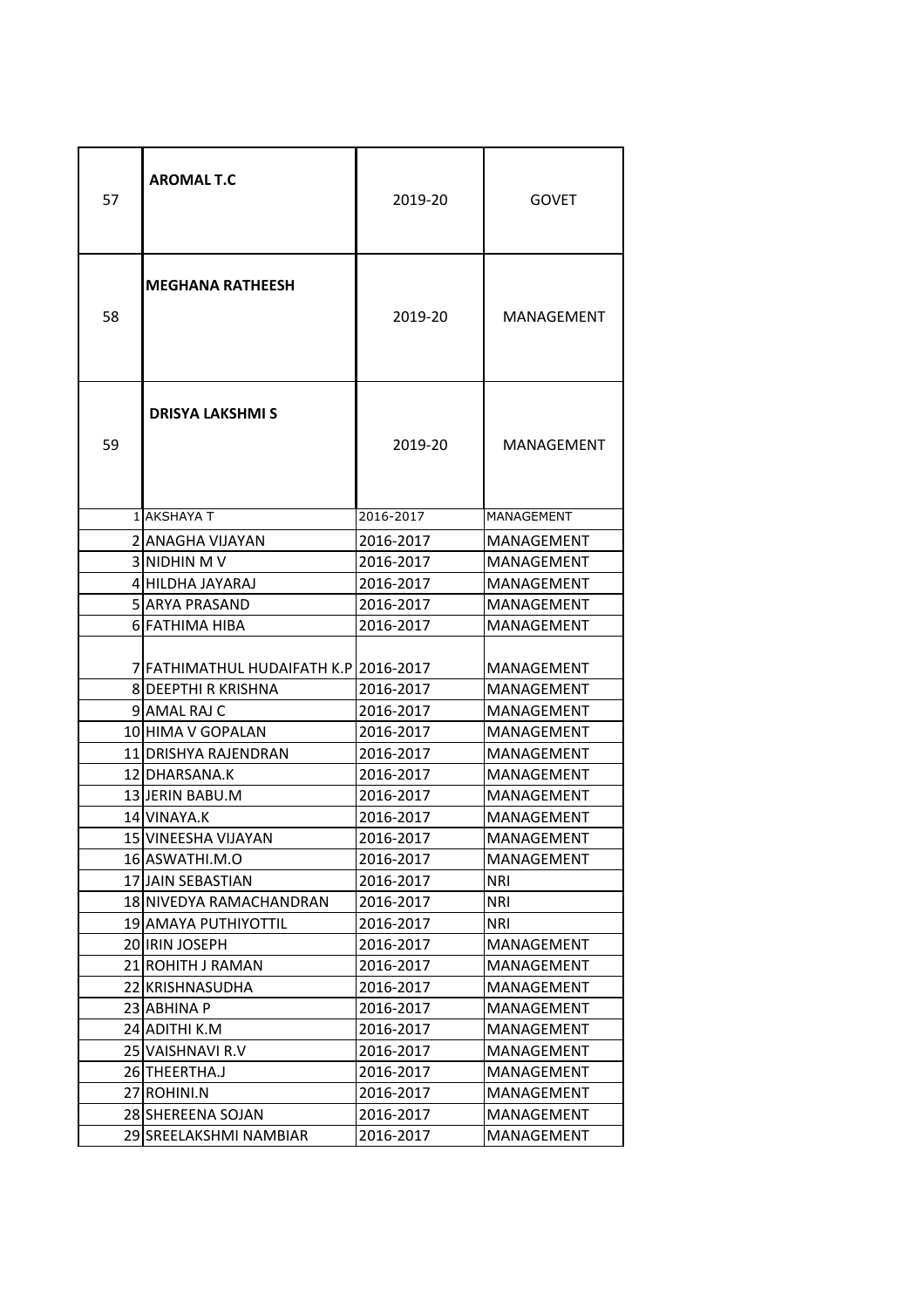| 30 SRUJI K.S                         | 2016-2017          | <b>MERIT</b>        |
|--------------------------------------|--------------------|---------------------|
| 31 ABCY.V.KUMAR                      | 2016-2017          | MERIT               |
| 32 SREYA.K                           | 2016-2017          | MERIT               |
| 33 AJISHKA A.S                       | 2016-2017          | <b>MERIT</b>        |
| 34 DEVIKA R KRISHNAN                 | 2016-2017          | <b>MERIT</b>        |
| 35 AKHIL A.P                         | 2016-2017          | <b>MERIT</b>        |
| 36 RESHMA.N.BABU                     | 2016-2017          | <b>MERIT</b>        |
| 37 SAHIR ABDULLA.K                   | 2016-2017          | <b>MERIT</b>        |
| 38 ANISHA JAYAN                      | 2016-2017          | <b>MERIT</b>        |
| 39 AFLA PARVEEN.T                    | 2016-2017          | <b>MERIT</b>        |
| 40 UMA T.P                           | 2016-2017          | <b>MERIT</b>        |
| 41 RABEEBA RINU.P                    | 2016-2017          | <b>MERIT</b>        |
| 42 AFEED C.K                         | 2016-2017          | MERIT               |
| 43 SWETHA P.P                        | 2016-2017          | <b>MERIT</b>        |
| 44 ANAGHA M                          | 2016-2017          | <b>MFRIT</b>        |
| 45 ALEENA P ANTONY                   | 2016-2017          | <b>MERIT</b>        |
| 46 RADHIKA K                         | 2016-2017          | <b>MERIT</b>        |
| 47 V.R ATHULYA                       | 2016-2017          | <b>MERIT</b>        |
| 48 MEGHA.M.S                         | 2016-2017          | <b>MERIT</b>        |
| 49 RINSHA SHERIN U.P                 | 2016-2017          | <b>MERIT</b>        |
| 50 KEERTHANA V.P                     | 2016-2017          | <b>MERIT</b>        |
| 51 SHIRIN SHAHNA T.H                 | 2016-2017          | <b>MERIT</b>        |
| 52 SEHIYA SAHIB                      | 2016-2017          | <b>MERIT</b>        |
| 53 SREESHA PRAKASH                   | 2016-2017          | <b>MERIT</b>        |
| 54 SHAHNAS.C                         | 2016-2017          | <b>MERIT</b>        |
| 55 ASHADEVI N.S                      | 2016-2017          | <b>MERIT</b>        |
| 56 LAMYA FARHEEN.E.T                 | 2016-2017          | <b>MERIT</b>        |
| 57 FASNA NASEER                      | 2016-2017          | <b>MERIT</b>        |
| 58 ANJALA FIZAL                      | 2016-2017          | <b>MERIT</b>        |
| 59 DEVIKA.R                          | 2016-2017          | <b>MERIT</b>        |
| 60 NAVYA K.K                         | 2016-2017          | <b>MANAGEMENT</b>   |
|                                      |                    |                     |
| 2015-16                              |                    |                     |
| 1 Arya Raveendran                    | 2015-16            | Management          |
| 2 Megha Surendran                    | 2015-16            | Management          |
| 3 Namitha Suresh                     | 2015-16            | Management          |
| 4 Karthika sreeja Raveendran         | 2015-16            | Management          |
| 5 Sreelakshmy.P                      | 2015-16            | merit               |
| 6 Likitha S.S                        | 2015-16            | Management          |
| 7 Aiswarya.K                         | 2015-16            | merit               |
| 8 Amit Pradeep                       | 2015-16            | Management          |
|                                      | 2015-16            |                     |
| 9 Amruthanjali.P                     | 2015-16            | Management          |
| 10 Haripriya.P                       |                    | Management          |
| 11 Aswathy Jain<br>12 Anjana Prakash | 2015-16<br>2015-16 | Management<br>merit |
| 13 Sabeera.K                         | 2015-16            | merit               |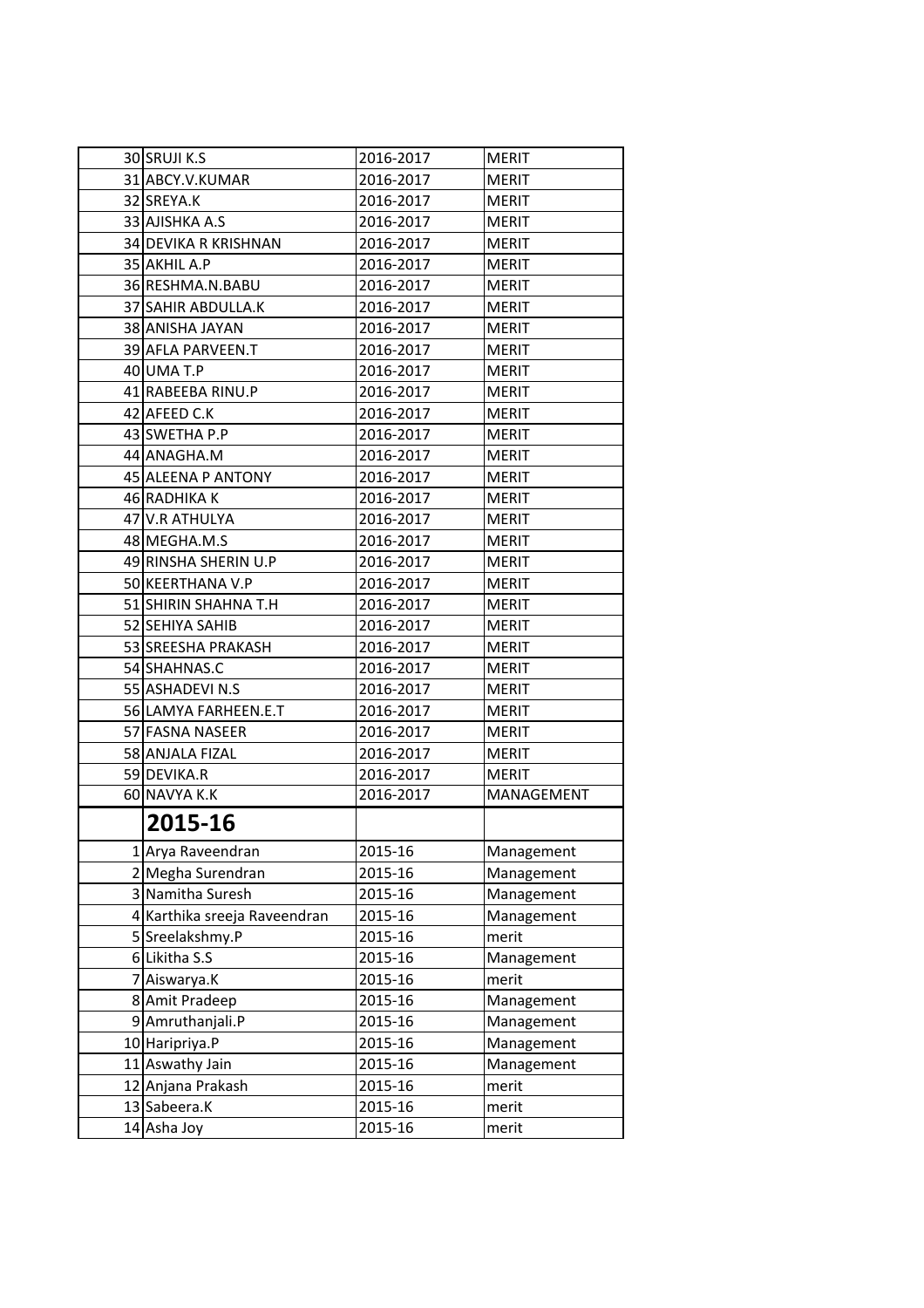| 15 JishnaRaj           | 2015-16 | merit      |
|------------------------|---------|------------|
| 16 Aiswarya.C.K        | 2015-16 | Management |
| 17 Anagha.K.B          | 2015-16 | merit      |
| 18 Suhaila             | 2015-16 | merit      |
| 19 Anagha.N.R          | 2015-16 | merit      |
| 20 Arya A Reghunathan  | 2015-16 | Management |
| 21 Anusha V.R          | 2015-16 | merit      |
| 22 Neenu Vinod         | 2015-16 | merit      |
| 23 Aiswarya.M.P        | 2015-16 | merit      |
| 24 Aswathi.K.R         | 2015-16 | Management |
| 25 Aswathy.K           | 2015-16 | merit      |
| 26 Fahmida Shirin.M    | 2015-16 | merit      |
| 27 Sabeeq Ali.P        | 2015-16 | <b>NRI</b> |
| 28 Arunima.S.G         | 2015-16 | <b>NRI</b> |
| 29 Akash Sanjeev       | 2015-16 | Management |
| 30 Amurtha Sajeevan    | 2015-16 | Management |
| 31 Swathy.C.V          | 2015-16 | Management |
| 32 Aswin Balaram       | 2015-16 | Management |
| 33 Aswini.K.K          | 2015-16 | merit      |
| 34 Gangalakshmi.G      | 2015-16 | merit      |
| 35 Anjana.P.V          | 2015-16 | merit      |
| 36 Simi.C.H            | 2015-16 | <b>NRI</b> |
| 37 Sarga.M.P           | 2015-16 | merit      |
| 38 Hasbi Basheer.M.N   | 2015-16 | merit      |
| 39 Gathmi              | 2015-16 | nri        |
| 40 Keerthana Pavithran | 2015-16 | Management |
| 41 Joselin Joseph      | 2015-16 | merit      |
| 42 Harsha.P            | 2015-16 | Management |
| 43 Anzalna.T.R         | 2015-16 | merit      |
| 44 Anusree Pradeep     | 2015-16 | Management |
| 45 Anjana .J           | 2015-16 | Management |
| 46 Anjali.c            | 2015-16 | Management |
| 47 Amrutha.A           | 2015-16 | merit      |
| 48 Vandana.K.P         | 2015-16 | Management |
| 49 Anagha.A            | 2015-16 | merit      |
| 50 Anjali sudevan      | 2015-16 | merit      |
| 51 Lubaina Zakiyya     | 2015-16 | Management |
| 52 Akshay Prakash      | 2015-16 | merit      |
| 53 Thejas Babu         | 2015-16 | Management |
| 54 Reshmi Raveendran   | 2015-16 | Management |
| 55 Anagha B.Rajeev     | 2015-16 | Management |
| 56 Nasmitha .k         | 2015-16 | merit      |
| 57 Rithika Vijayan     | 2015-16 | merit      |
| 58 Annu James          | 2015-16 | Management |
| 59 Aswathi.T           | 2015-16 |            |
| 60 Susritha.K          | 2015-16 | Management |
|                        |         |            |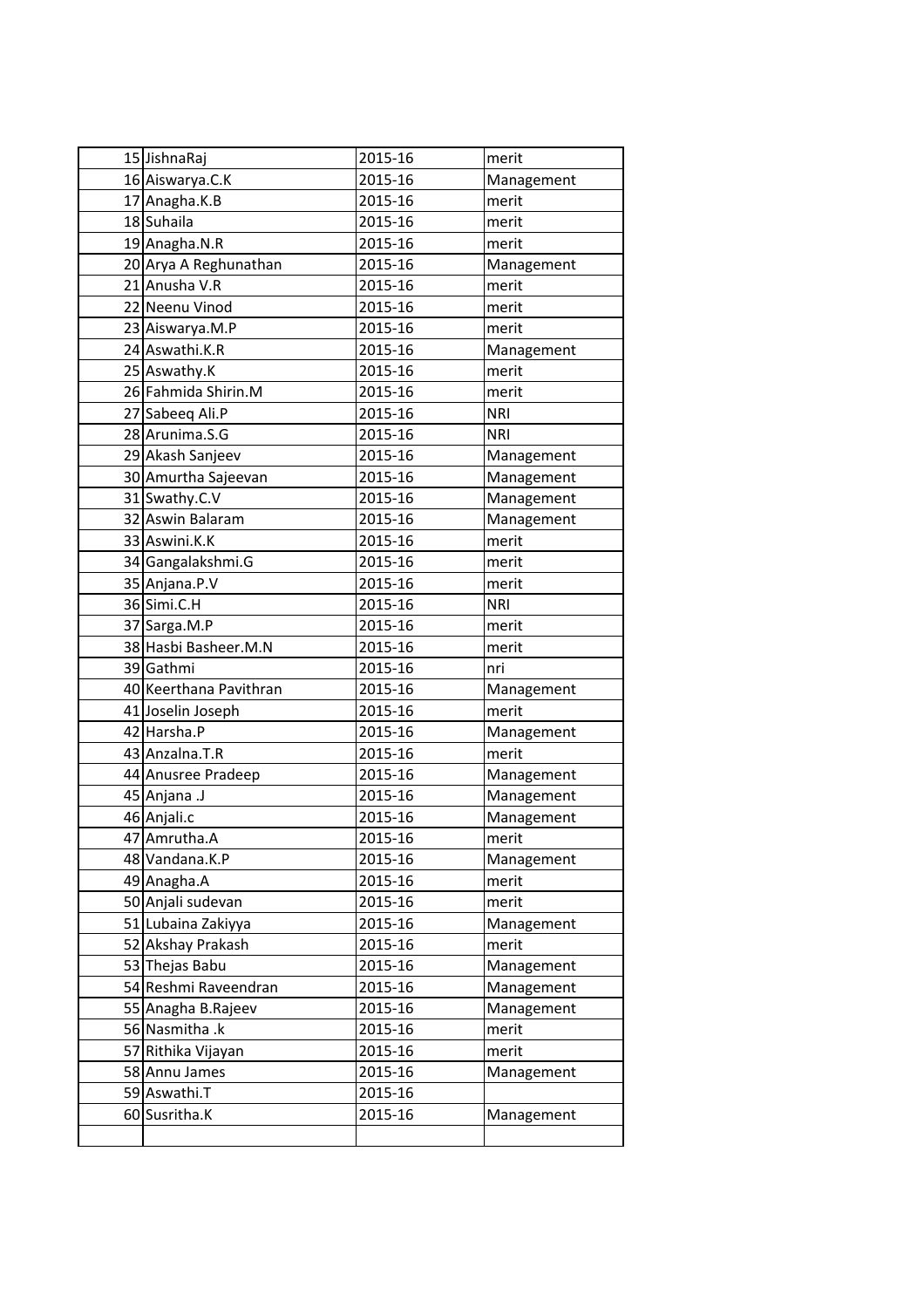| 2017-18                 |          |              |
|-------------------------|----------|--------------|
| 1 Jahana Sherin.K.C     | 2017-18  | Merit        |
|                         |          |              |
| 2 Nishanth Naik.G       | 2017-18  | Merit        |
| 3 Megha Murali          | 2017-18  | Merit        |
| 4 Anusree K.V           | 2017-18  | Merit        |
| 5 A.M. Haseeb           | 2017-18  | Merit        |
| Shahira K.P             |          |              |
| 6                       | 2017-18  | Merit        |
| 7 Harikrishna T         | 2017-18  | Merit        |
| 8 Abidha M.K            | 2017-18  | Merit        |
| 9 Krishnendu T.D        |          |              |
|                         | 2017-18  | Merit        |
| 10 Ashwathi Nambiar M   | 2017-18  | Merit        |
| 11 Najiya Farsana M.V   | 2017-18  | Merit        |
| 12 Chris Merin Joseph   | 2017-18  | Merit        |
| 13 Salman Saheem. M     | 2017-18  | Merit        |
| 14 Anjusha C Das        | 2017-18  | <b>NRI</b>   |
| 15 Akash T              | 2017-18  | Merit        |
| 16 Najma Jannath        | 2017-18  | Merit        |
| 17 Arya Babu K          | 2017-18  | Merit        |
| 18 Ariya Pradeep        | 2017-18  | Merit        |
| 19 Adeeba Thasneem K.U  | 2017-18  | Merit        |
| 20 Abhijith Krishnan    | 2017-18  | Merit        |
| 21 Akshay P.K           | 2017-18  | Merit        |
| 22 Aveen Kumar S        | 2017-18  | Merit        |
| 23 Vardha M.S           | 2017-18  | Merit        |
| 24 Anjima A.R           | 2017-18  | Merit        |
| 25 Anuja B Raj          | 2017-18  | Merit        |
| 26 Antales              | 2017-18  | Merit        |
| 27 Swetha Sasirajan P.P | 2017-18  | Merit        |
| 28 Shilna Valsan        | 2017-18  | <b>MERIT</b> |
| 29 Silpa.V.V            | 2017-18  | Merit        |
| 30 Ayishathul Shamna    | 2017-18  | <b>MERIT</b> |
| 31 Mohammed Nezeeb      | 2017-18  | Merit        |
|                         |          | MANAGEMENT   |
| 32 Gayathri M.R         | 2017-18  |              |
| 33 Annapoorna B.C       | 2017-18  | MANAGEMENT   |
| 34 Akshaya P.S          | 20017-18 | MANAGEMENT   |
| 35 Megha Mohanan.T      | 2017-18  | MANAGEMENT   |
| 36 Krishnendu K.Nair    | 2017-18  | MANAGEMENT   |
| 37 Aleena Thomas        | 2017-18  | MANAGEMENT   |
| 38 Chithra T            | 2017-18  | MANAGEMENT   |
| 39 Aishwarya Kesavan    | 2017-18  | MANAGEMENT   |
| 40 Sruthi M             | 2017-18  | MANAGEMENT   |
| 41 Surabhi Sugathan     | 2017-18  | MANAGEMENT   |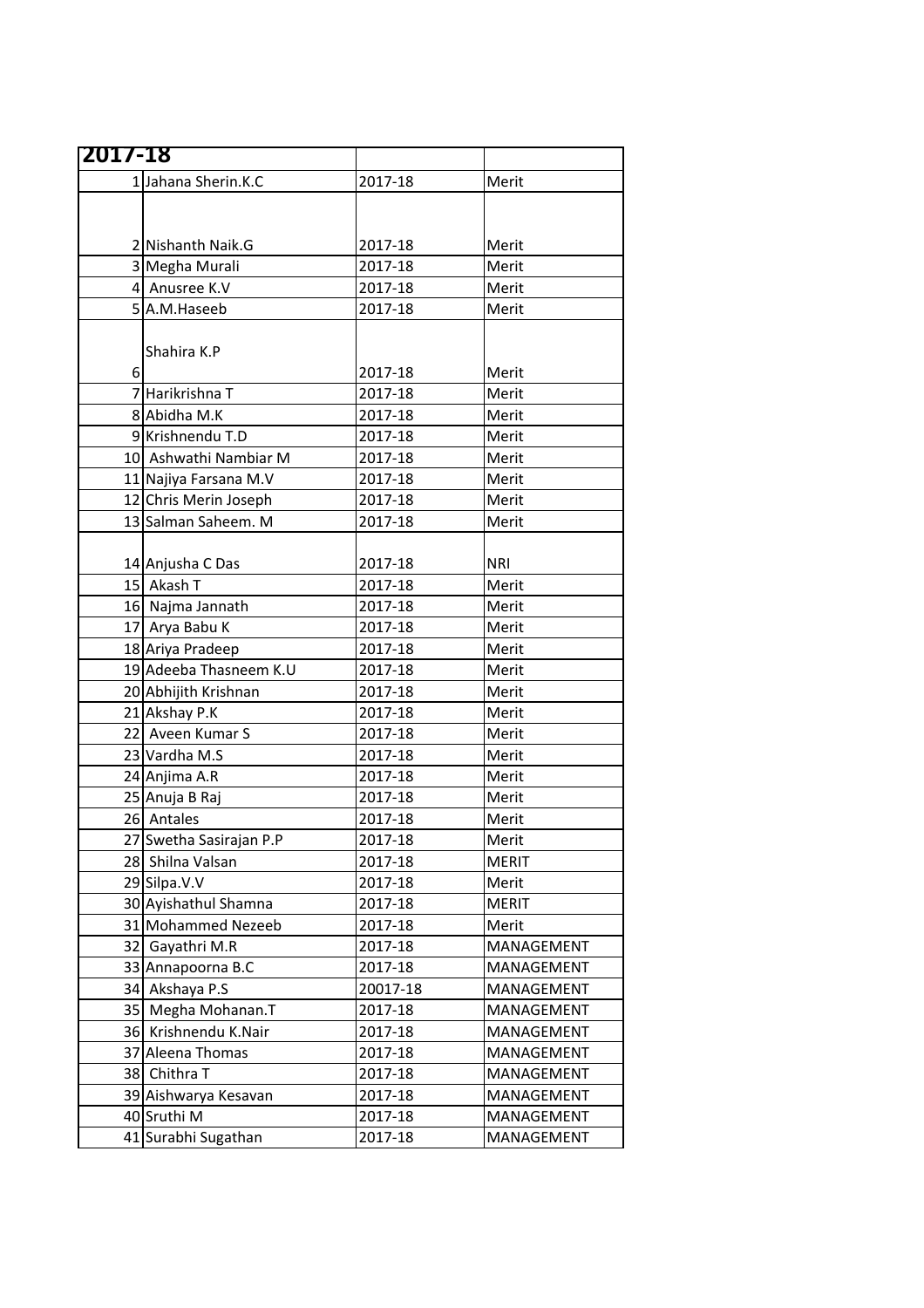|                | 42 Reshma N.K               | 2017-18  | MANAGEMENT |
|----------------|-----------------------------|----------|------------|
|                | 43 Chaithra Raghunath       | 2017-18  | MANAGEMENT |
|                | 44 Anusha Sekhar            | 2017-18  | MANAGEMENT |
|                | 45 Lubaiba Zainudheen       | 2017-18  | <b>NRI</b> |
|                | 46 Saisruthi.B              | 2017-18  | MANAGEMENT |
|                | 47 Arya.B.S                 | 2017-18  | MANAGEMENT |
|                | 48 Akhila Jayaprakash       | 2017-18  | MANAGEMENT |
|                | 49 Lakshmitha Raj           | 2017-18  | MANAGEMENT |
|                | 50 Neeraja S.Kuttan         | 20017-18 | MANAGEMENT |
|                | 51 Sreelakshmi.K            | 2017-18  | MANAGEMENT |
|                | 52 Anjali Santhosh.P.A      | 2017-18  | MANAGEMENT |
|                | 53 Jishnu Janeevan          | 2017-18  | MANAGEMENT |
|                | 54 Meghna.M                 | 2017-18  | MANAGEMENT |
|                | 55 Niha Sathian             | 2017-18  | MANAGEMENT |
|                | 56 Draupath Vijay           | 2017-18  | MANAGEMENT |
|                | 57 Sandrima Priya Sanjeevan | 2017-18  | MANAGEMENT |
|                | 58 Shilpa P.Ganngadharan    | 2017-18  | MANAGEMENT |
|                | 59 Saranya Sarath           | 2017-18  | MANAGEMENT |
|                | 60 Sruthi Rajesh            | 2017-18  | MANAGEMENT |
| $\mathbf{1}$   | ABHIJITH.C                  | 2018-19  | Govt.      |
| $\overline{2}$ | ABHIRAMI.N                  | 2018-19  | Govt.      |
| 3              | <b>ABINAND MOHAN</b>        | 2018-19  | Govt.      |
| 4              | IAKSHARA B S                | 2018-19  | Govt.      |
| 5              | <b>AKSHARA RAMESH</b>       | 2018-19  | MANAGEMENT |
| 6              | AMALA TO                    | 2018-19  | Govt.      |
| 7              | <b>ANAGHAPR</b>             | 2018-19  | Govt.      |
|                |                             |          |            |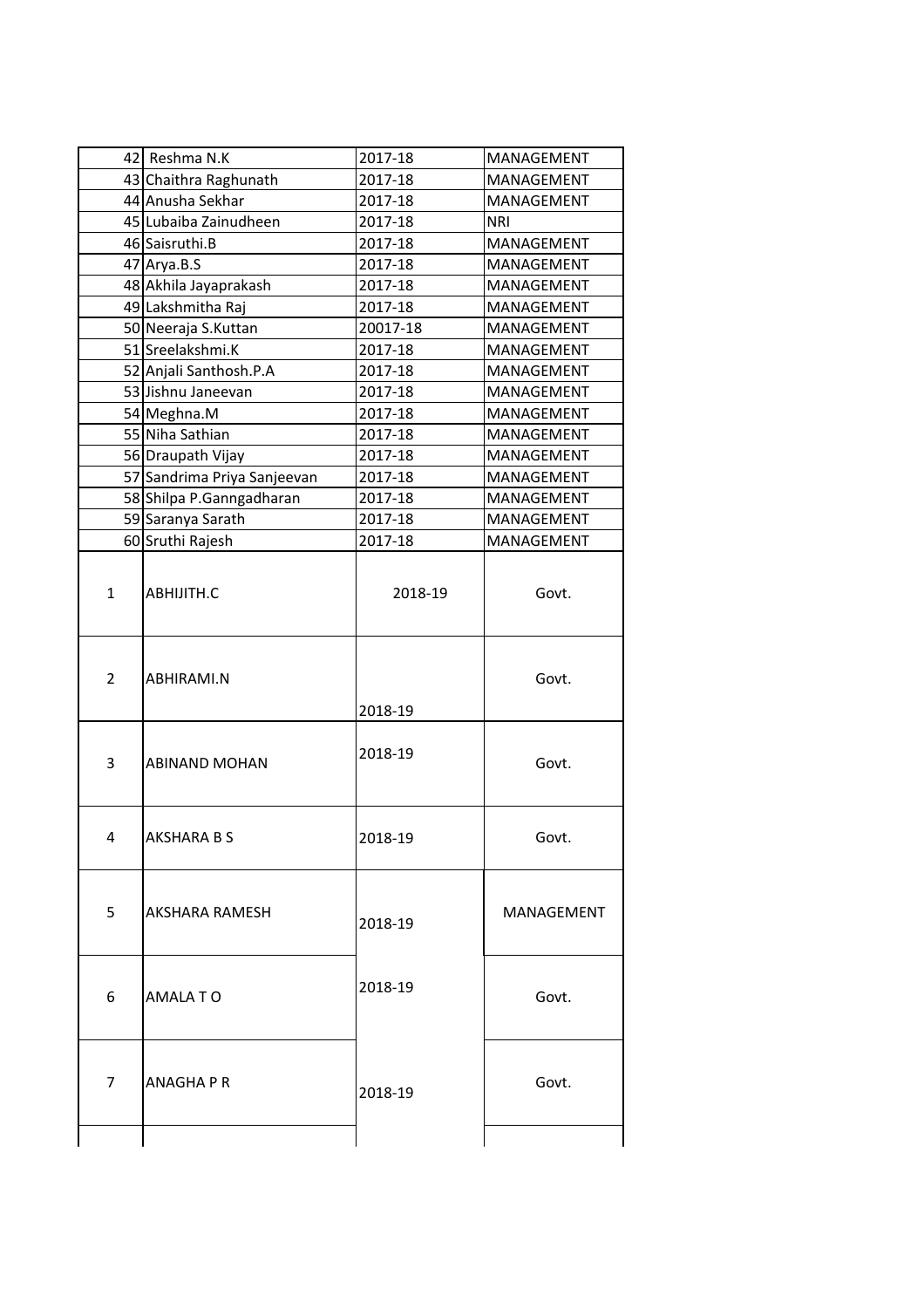| 8  | ANGELINE SUSAN SHAJI | 2018-19 | Govt.      |
|----|----------------------|---------|------------|
| 9  | <b>ANJANA A V</b>    | 2018-19 | MANAGEMENT |
| 10 | <b>ANJANA RAJESH</b> | 2018-19 | Govt.      |
| 11 | ANUSMIYA.A.K         | 2018-19 | Govt.      |
| 12 | ANUSREE.K            | 2018-19 | Govt.      |
| 13 | APARNA.A.K           | 2018-19 | Govt.      |
| 14 | APARNA.SURESH        | 2018-19 | Govt.      |
| 15 | ARATHI.P.V           | 2018-19 | Govt.      |
| 16 | ARSHINA.K.K          | 2018-19 | Govt.      |
| 17 | ARUNIMA LAL.K.U      | 2018-19 | Govt.      |
| 18 | ARYA RAMAKRISHNAN    | 2018-19 | Govt.      |
| 19 | ASHIKA.M.RAJ         | 2018-19 | Govt.      |

| MANAGEMENT |
|------------|
| Govt.      |
| Govt.      |
| Govt.      |
| Govt.      |
| Govt.      |
| Govt.      |
| iovt.      |
| Govt.      |
| Govt.      |
| Govt.      |
|            |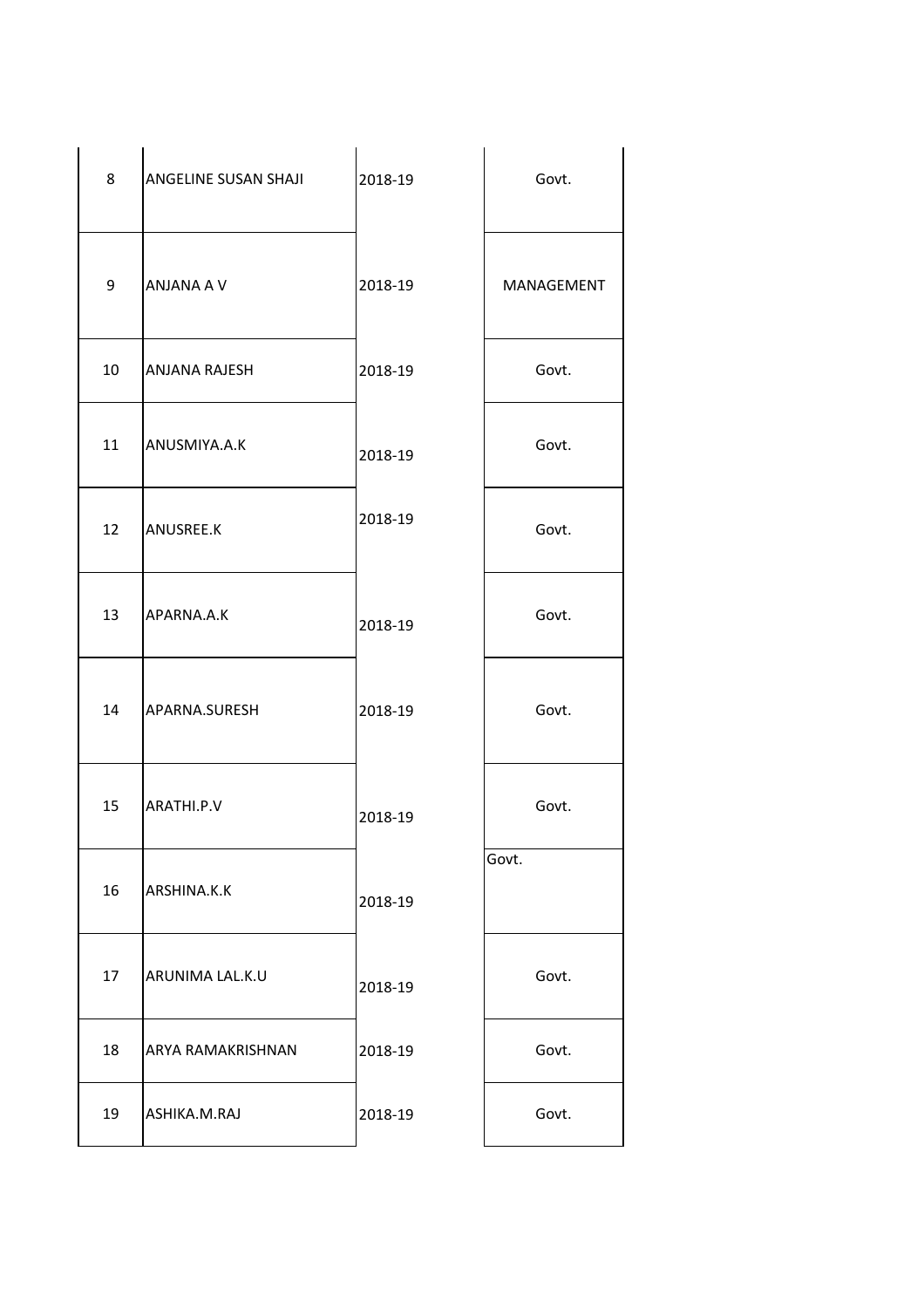| 20 | ASWATHI.P                | 2018-19 | MANAGEMENT |
|----|--------------------------|---------|------------|
| 21 | <b>ASWATHY NARAYANAN</b> | 2018-19 | Govt.      |
| 22 | AYSHA AYOOB              | 2018-19 | Govt.      |
| 23 | CHAITHANYA.M.K           | 2018-19 | Govt.      |
| 24 | FAHANA.A.P               | 2018-19 | Govt.      |
| 25 | FATHIMA JEBIN.V.J        | 2018-19 | Govt.      |
| 26 | <b>GAYATHRI KRISHNA</b>  | 2018-19 | Govt.      |
| 27 | <b>HARSHITHA</b>         | 2018-19 | Govt.      |
| 28 | JAHANA SHERIN.N.K        | 2018-19 | Govt.      |
| 29 | JEENA JAYAPRAKASH        | 2018-19 | MANAGEMENT |
| 30 | <b>JULIA SEQUEIRA</b>    | 2018-19 | MANAGEMENT |
| 31 | JYOTHIPRIYA.V.S          | 2018=19 | Govt.      |

| MANAGEMENT |  |  |
|------------|--|--|
| Govt.      |  |  |
| Govt.      |  |  |
| Govt.      |  |  |
| Govt.      |  |  |
| Govt.      |  |  |
| Govt.      |  |  |
| Govt.      |  |  |
| Govt.      |  |  |
| MANAGEMENT |  |  |
| MANAGEMENT |  |  |
| Govt.      |  |  |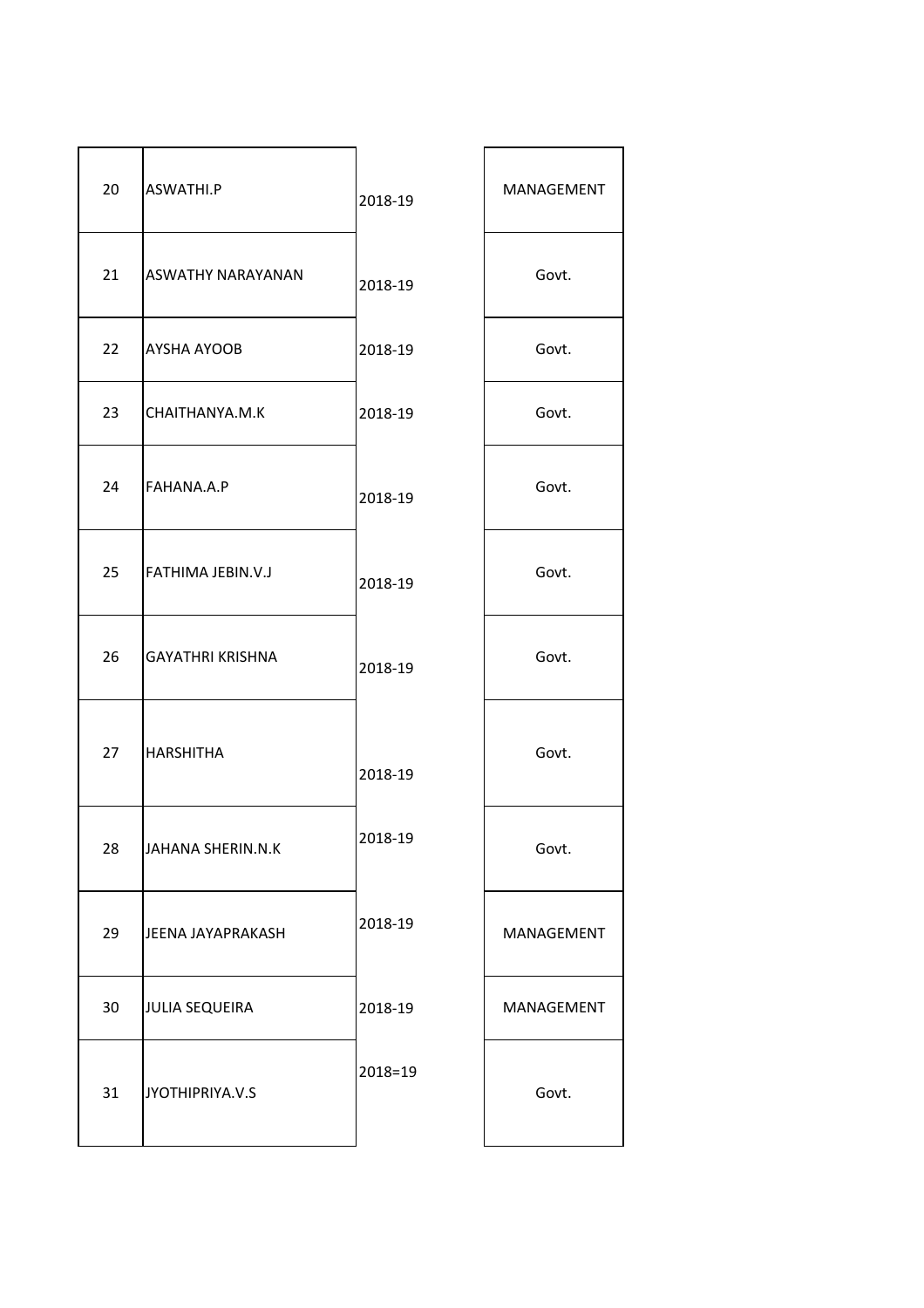| 32 | KADEEJA FEBIN.P.T              | 2018-19 | Govt.      |
|----|--------------------------------|---------|------------|
| 33 | KRISHNAPRIYA JAYAN             | 2018-19 | Govt.      |
| 34 | KRISHNENDU.K.B                 | 2018-19 | Govt.      |
| 35 | <b>K.SANDRA NIRAMAL</b>        | 2018-19 | GOVT       |
| 36 | MANGALAVALLY.V                 | 2018-19 | GOVT       |
| 37 | MAYA.P.T                       | 2018-19 | GOVT       |
| 38 | MEGHA.K                        | 2018-19 | MANAGEMENT |
| 39 | MEGHNA.C.K                     | 2018-19 | GOVT       |
| 40 | MUBASHIRA MUHAMMAD ALI 2018-19 |         | GOVT       |
| 41 | NEHA RAVEENDRAN                | 2018-19 | GOVT       |
| 42 | <b>NEHA ZAINAB</b>             | 2018-19 | GOVT       |
| 43 | NOUBITHA NOUSHAD.N             | 2018-19 | GOVT       |
| ΛΛ | DAVITHRAMOL REIL               | 2018-19 | $G$ $N/T$  |

| Govt.      |
|------------|
| Govt.      |
| Govt.      |
| GOVT       |
| GOVT       |
| GOVT       |
| MANAGEMENT |
| GOVT       |
| GOVT       |
| GOVT       |
|            |
| GOVT       |
| GOVT       |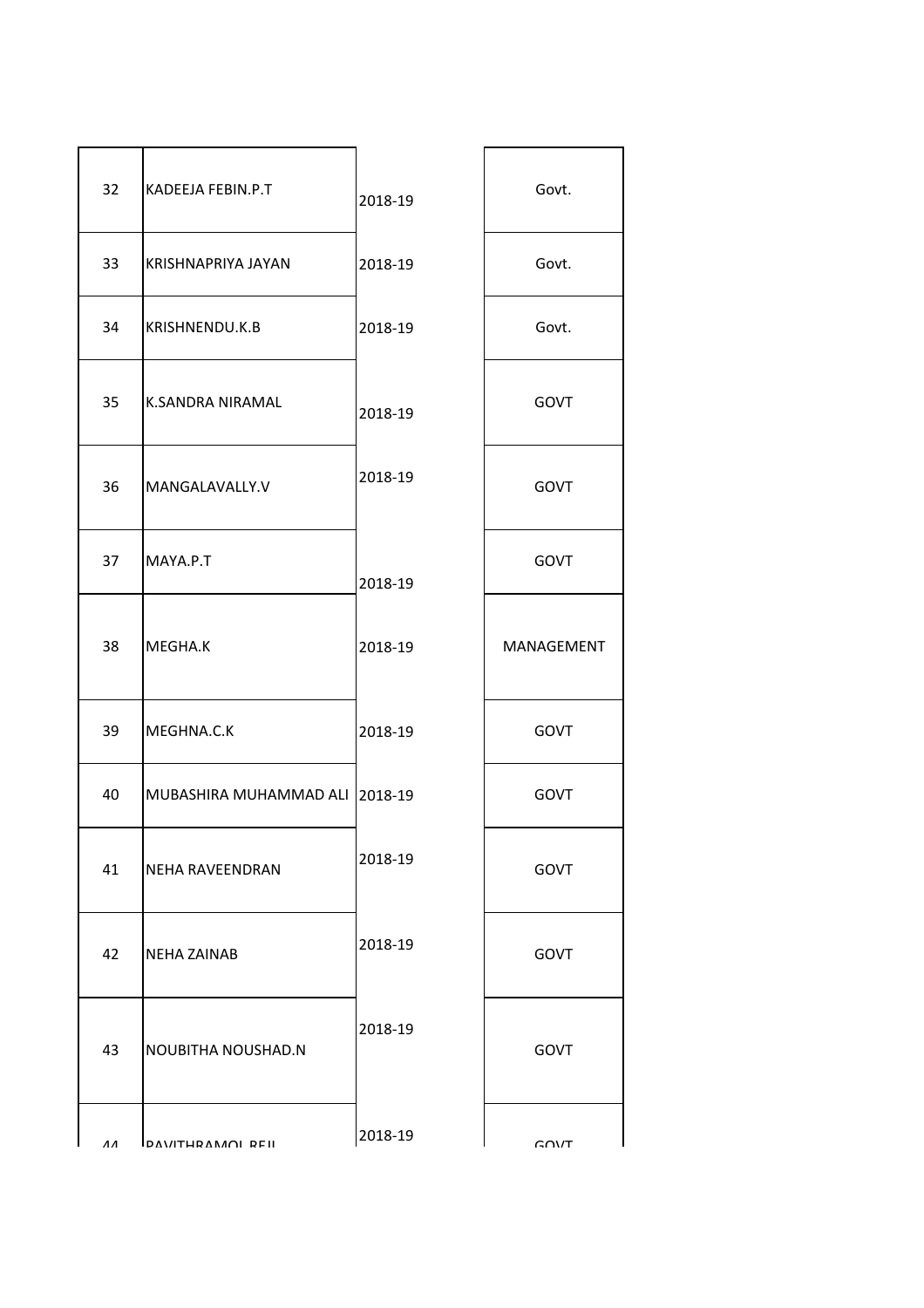| 44 | <b>FAVILLINAIVIUL INLJI</b> |         | ויטט       |
|----|-----------------------------|---------|------------|
| 45 | POOJA.P.C                   | 2018-19 | GOVT       |
| 46 | PRABINA ATADAPA             | 2018-19 | GOVT       |
| 47 | PRIJIL JARAD                | 2018-19 | GOVT       |
| 48 | RANJUSHA RAJAN              | 2018-19 | GOVT       |
| 49 | REEMA KUMARI KIRPARAM       | 2018-19 | MANAGEMENT |
| 50 | RHESHALI.T.C                | 2018-19 | GOVT       |
| 51 | ROSHNA.K.R                  |         | GOVT       |
| 52 | SAARIKA AJITH               | 2018-19 | GOVT       |
| 53 | SABNA.T                     | 2018-19 | GOVT       |
| 54 | SAJINA.K.RAJ                | 2018-19 | GOVT       |
| 55 | SANDRA.A                    | 2018-19 | GOVT       |